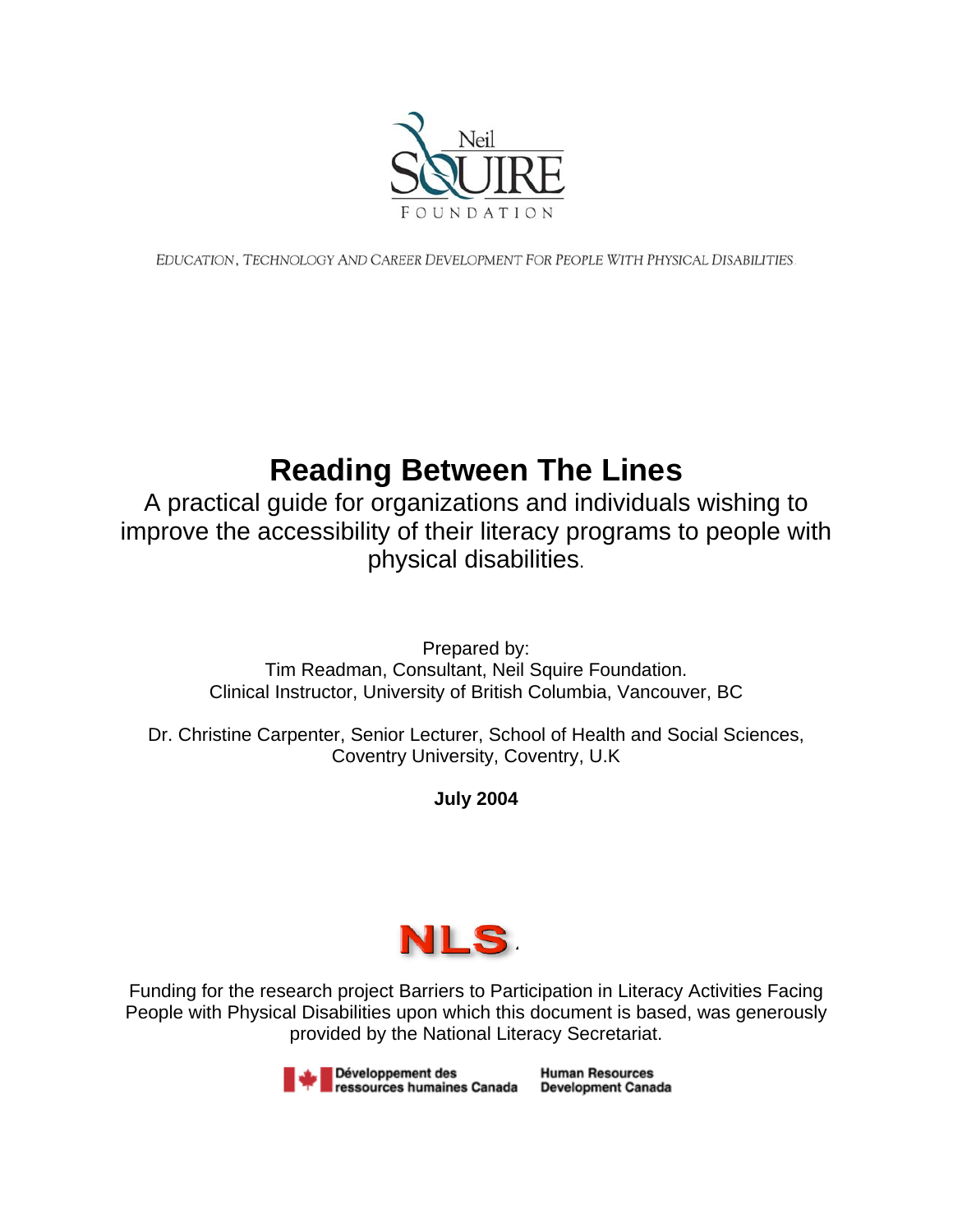## **Reading Between The Lines**

| <b>Table of Contents</b>                                  | Page           |
|-----------------------------------------------------------|----------------|
| <b>The Neil Squire Foundation</b>                         | 3              |
| <b>Mission</b>                                            | 3              |
| <b>Overview of Programs</b>                               | 3              |
| <b>Introduction</b>                                       | $4 - 5$        |
| <b>Purpose of the Handbook</b>                            | 4              |
| <b>Background</b>                                         | $4 - 5$        |
| <b>Barriers to Learning</b>                               | $6 - 7$        |
| The Emotional Response to Literacy Difficulties           | 6              |
| <b>Attitudes and Expectations of Others</b>               | 6              |
| <b>Negative Experience of School</b>                      | $\overline{7}$ |
| <b>Physical Barriers</b>                                  | $\overline{7}$ |
| <b>Recommendations and Useful Strategies</b>              | $7 - 10$       |
| <b>Awareness</b>                                          | 7              |
| <b>Assessment</b>                                         | $7 - 8$        |
| <b>Evaluation</b>                                         | 8              |
| <b>Principles of Adult Education</b>                      | $8 - 9$        |
| Pacing                                                    | 8              |
| <b>Autonomy and Self-direction</b>                        | $8 - 9$        |
| <b>Life Experience</b>                                    | 9              |
| <b>Goal Orientation</b>                                   | 9              |
| <b>Relevancy</b>                                          | 9              |
| <b>Practicality</b>                                       | 9              |
| <b>Respect</b>                                            | 9              |
| Self-Esteem / Confidence                                  | $9 - 10$       |
| <b>Professional Development of Literacy Practitioners</b> | 10             |
| <b>Previous Experience</b>                                | 10             |
| <b>Peer Instructors</b>                                   | 10             |
| <b>Need for Sensitivity Training</b>                      | 10             |
| <b>Support for Literacy Practitioners/Instructors</b>     | 10             |
| <b>Accommodation</b>                                      | $10 - 11$      |
| <b>Resources, Learning Materials and Technology</b>       | 10             |
| Approaches to Learning and Teaching Techniques            | 10             |
| <b>Learning Style</b>                                     | $10 - 11$      |
| <b>Opportunity to Practice</b>                            | 11             |
| <b>The Learning Environment</b>                           | 11             |
| <b>Architectural Modifications</b>                        | 11             |
| <b>Funding</b>                                            | 11             |
| <b>Transportation</b>                                     | 11             |
| Partnership                                               | 12             |
| <b>Conclusion</b>                                         | 12             |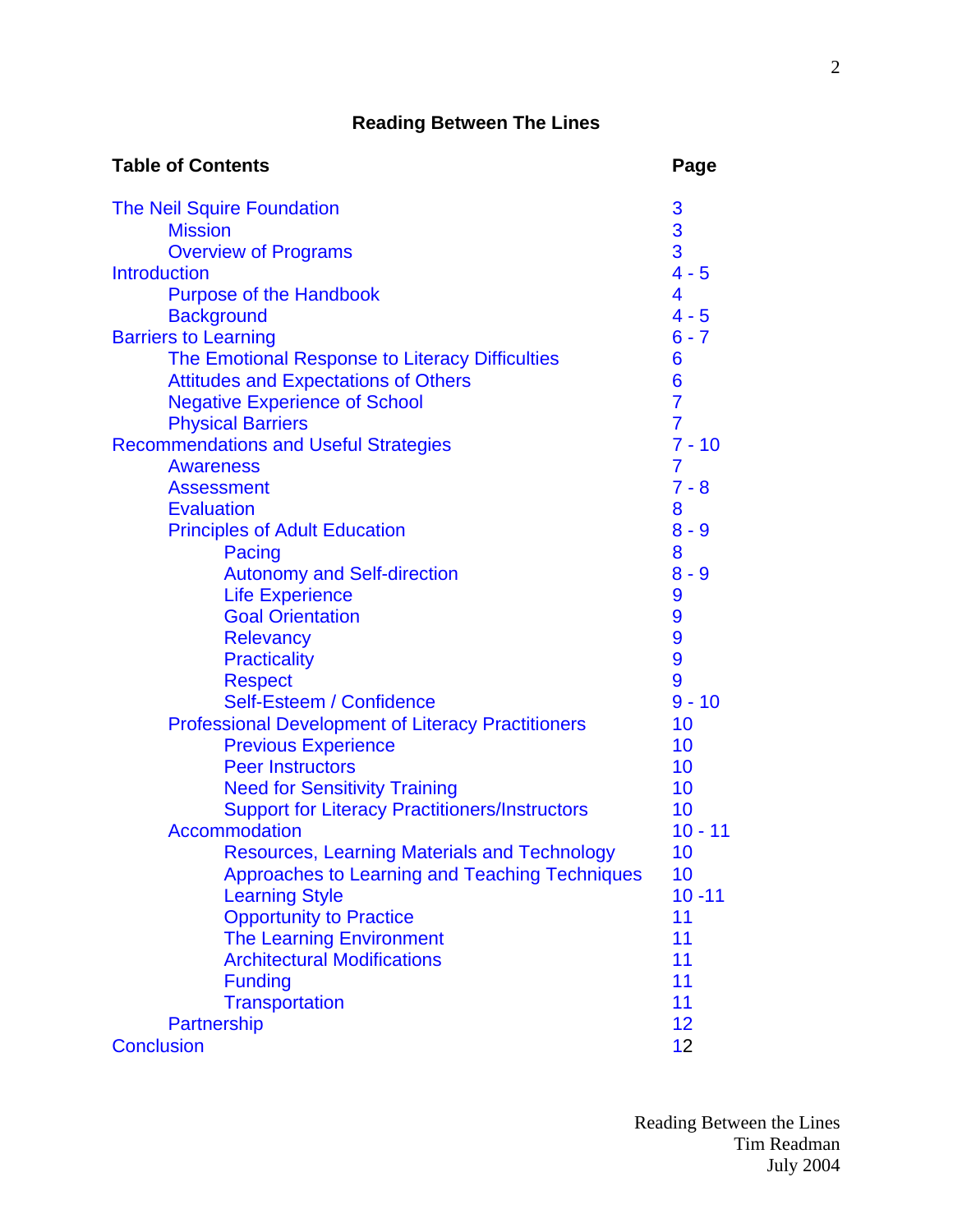#### **THE NEIL SQUIRE FOUNDATION**

#### <span id="page-2-0"></span>**Mission**

The Neil Squire Foundation (NSF) is a Canadian not-for-profit organization that provides education, technology and career development for people with disabilities. Through direct interaction with these individuals we research, develop, and deliver appropriate innovative services and technology to meet their needs.

#### **Overview of Programs**

We offer literacy programs in our New Brunswick, Ontario and Saskatchewan offices.

In New Brunswick, our Educational Options Program offers academic upgrading training up to the grade 12 level for adults who have physical disabilities and are unable to access other available literacy training programs.

In Ottawa, the Access to Literacy is designed to help adults with physical disabilities find ways to improve their reading and writing skills. Literacy skills are developed with a view to improving community independence, preparation for continued education and/or entrance into gainful employment.

In Regina, we offer S.A.R.A.W. or Speech Assisted Reading And Writing. This is a computer based literacy program for adults who have low level literacy skills. It is suitable for adults with significant physical disabilities, particularly those who are nonvocal.

Computer Comfort is a computer familiarization program where volunteers work one-onone with individuals who have significant physical disabilities. However, our largest and most comprehensive service, which is offered in every regional office, is the Employment Access Skills Enhancement (E.A.S.E.) program. The E.A.S.E. program is a modular employability program for people with physical disabilities which can be customized to meet the differing needs of our adult participants. Another service offered in each of our regions is the Consultation and Assessment Services (C.A.S.). This service is more particularly focused on recommending appropriate computer equipment, assistive technology, and ergonomic equipment as well as providing the training to use it. Finally, our Research and Development Group is focused on developing and testing technology to benefit people with physical disabilities.

For more information contact: [info@neilsquire.ca](mailto:info@neilsquire.ca) or visit [www.neilsquire.ca.](http://www.neilsquire.ca)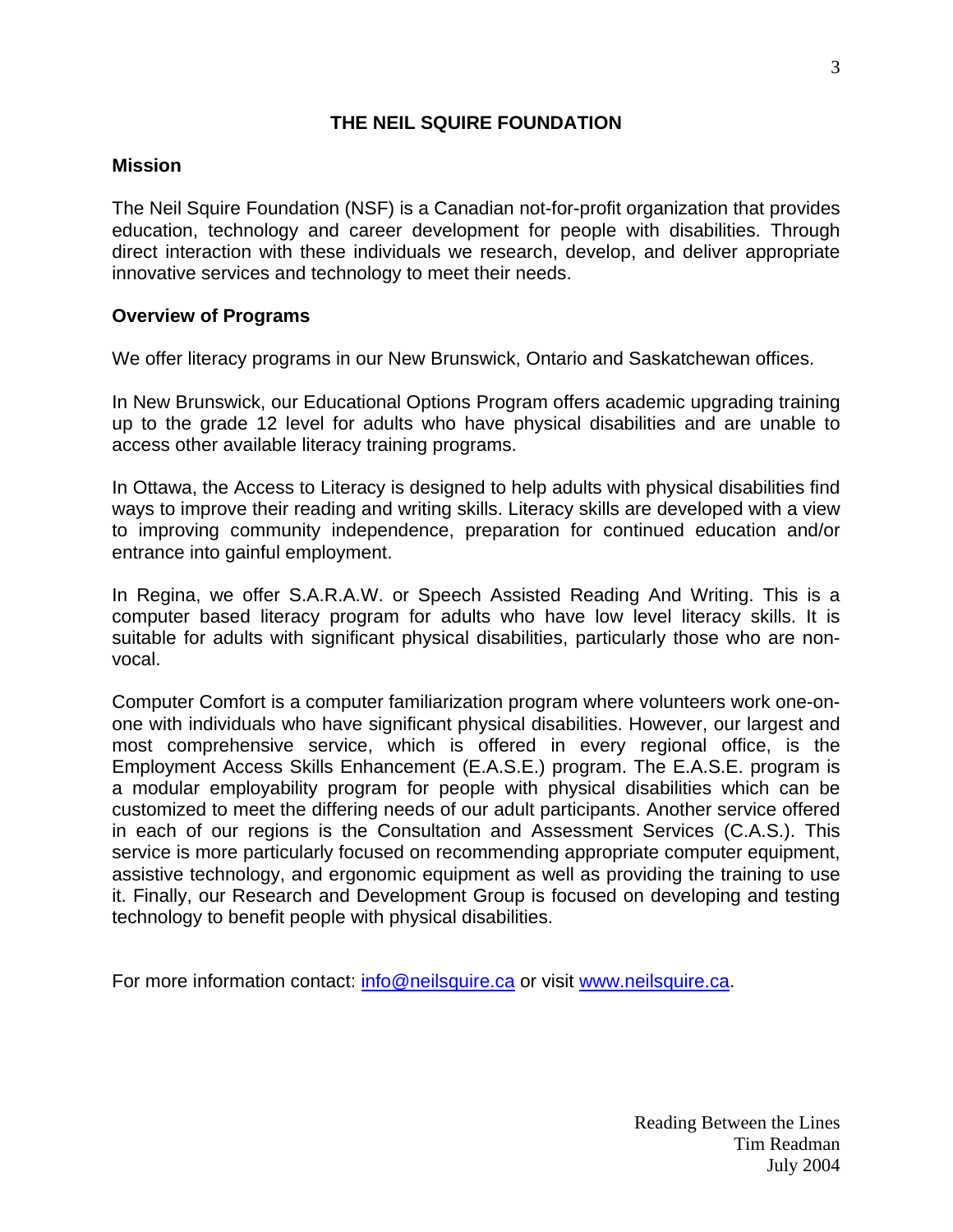#### **INTRODUCTION**

#### <span id="page-3-0"></span>**Purpose of the Handbook**

This handbook is designed to help anyone offering literacy training to people with physical disabilities make their services truly accessible to their client group. The information presented here is the result of a review of the existing literature and of conducting 27 interviews across Canada with people with a physical disability who have self-identified problems with reading and writing.

#### **Background**

Literacy training for many people with disabilities plays a critical role in helping them move from a place of marginalization towards the mainstream of society, including opening up opportunities to enter the workforce. There is little or no data in the research describing the personal experiences of people with physical disabilities seeking access to literacy activities. We need this information so we can better understand how to create accessible opportunities for people with physical disabilities in an effort to improve their literacy levels.

In our research study entitled *Barriers to Participation in Literacy Activities Facing People with Physical Disabilities*, we used a semi structured interview to collect information directly from people with physical disabilities about their perceptions and experiences of barriers preventing them from participating in literacy programs and otherwise improving their literacy skills. We also conducted a thorough analysis of the literature from Canada and other countries. Through our steering committee we were also able to capitalize on our collective experience of providing education, technology and career development services to people with significant physical disabilities.

A number of studies (Neil Squire Foundation, 1999; Panitch & Ticoll, 1995; Lockert, 1999) have identified the lack of accessible literacy programming and services for people with disabilities that are learner-centred and inclusive. Learning disabilities, environmental barriers and health concerns also exclude this population from participating in currently available programs. Many people with complex multiple physical and learning disabilities require one-to-one attention, a specially designed environment and specialized equipment in order to make learning accessible and to facilitate learning new skills. Based on these previous studies and an extensive literature review, Macht (2000) made the following general recommendations aimed at improving literacy opportunities and outcomes for people with disabilities:

- 1. Make all mainstream literacy programs accessible to people with all types of disabilities.
- 2. Foster cooperation and linkages within and between the literacy and disability communities.
- 3. Facilitate the documentation and widespread dissemination of best practices.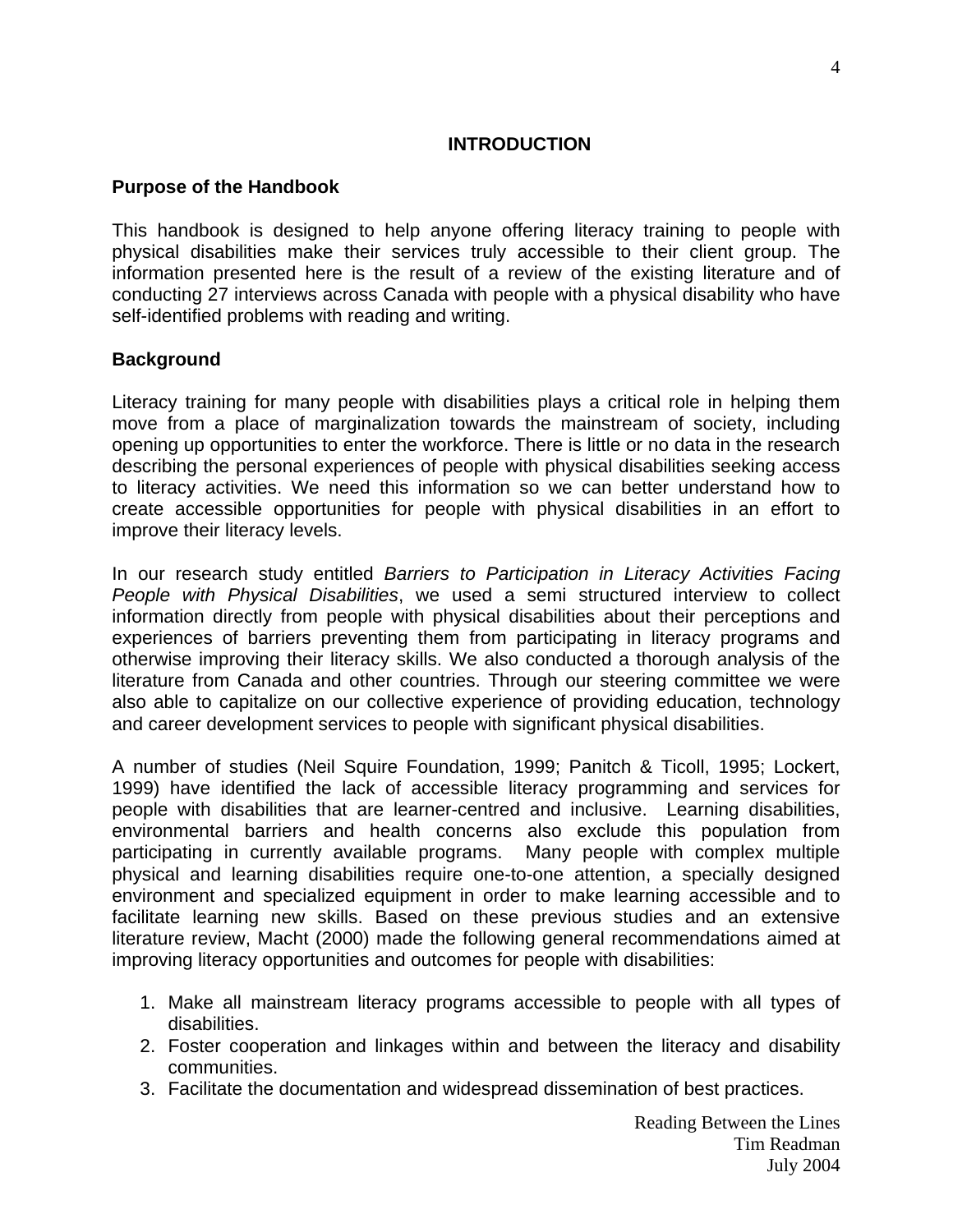4. Provide opportunities for trainer education.

By providing effective literacy training the potential for some of this group to move on to further educational and career development activities can be facilitated. This would increase the opportunities for community integration or "full citizenship" for those who are most marginalized by their disability and ultimately create opportunities for improvements in their vocational, social, and economic status (Macht, 2000).

Little research has, however, been conducted to explore the meaning of literacy from the perspective of the individuals with physical disability (Brewster, 2004; Butler, 1991). This type of consultation is a crucial component in developing effective literacy programs that address the needs of both this population and specific individuals (Macht, 2000). Practitioners in the literacy community have been extensively consulted with regard to professional development needs; however, "there seems to be very little information about any concerns people with disabilities themselves have regarding literacy programs" (Macht, 2000, p. 27).

One idea that could move literacy programs toward the goal of accessibility may be very simple. In particular, an idea that all literacy programs need the knowledge and ability to accommodate any learner, no matter what means are required. Bulgren et. al (1998) published *Accommodating Adults with Disabilities in Adult Education Programs*, which is a framework and sequence for working with adult learners to: confirm their disability; assess their functional needs; select appropriate accommodations; provide instruction for using accommodation(s); and monitor accommodation effectiveness. It may be that a tool such as this needs to be made available to all literacy programs when working with a student who has a disability. Thus, when it comes to accommodating a student with a disability, knowledge is a very important factor.

The Roeher Institute is a strong advocate of inclusive literacy education (Bach, 1990) and has long advocated for the inclusive literacy education of adults with intellectual disabilities. The Institute has published several practical tools that can help advance the cause of inclusive literacy education in Canada. *Speaking of Equality: Making literacy programs accessible to people with intellectual disabilities* and *Literacy in Motion: A guide to inclusive literacy education* (3 volume series), are templates that can be used by literacy programs throughout Canada and help them to become more accessible to people with disabilities. These templates provide the criteria and methods for planning and delivering an inclusive literacy program.

For more information on the 'Barriers to Participation in Literacy Activities Facing People with Physical Disabilities' research project please contact Neil Squire Foundation at [info@neilsquire.ca](mailto:info@neilsquire.ca) or visit [www.neilsquire.ca.](http://www.neilsquire.ca) You can contact Tim Readman at [tim@timreadman.com](mailto:tim@timreadman.com) or by visiting [www.timreadman.com.](http://www.timreadman.com)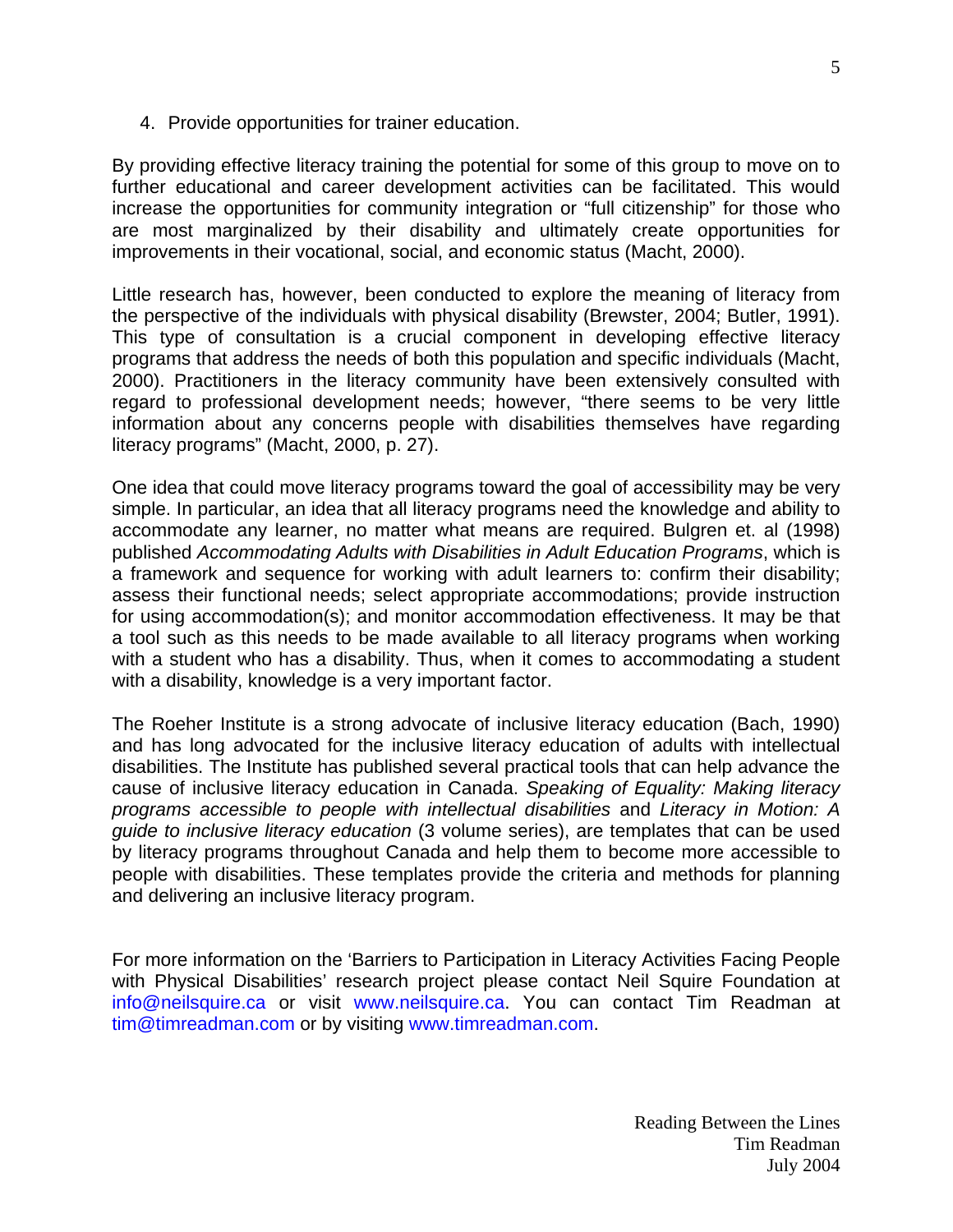#### **BARRIERS TO LEARNING**

<span id="page-5-0"></span>The following barriers to learning were identified by the people with physical disabilities that we interviewed. We believe it is critical for those wishing to offer literacy training to these individuals that they have an appreciation and an understanding of the nature of these barriers.

#### **The Emotional Response to Literacy Difficulties**

The experience of having literacy problems was clearly associated with a wide range of emotional responses related to an undermined sense of self-worth and self-esteem, anger, frustration, inability to contribute fully to society, lack of motivation, embarrassment and fear of censure.

The participants, in making these comments, were sharing the feelings related specifically to their literacy problems. These are in addition to the emotional energy required of individuals managing a disability in society. Literacy is seen as a "normal" taken-for-granted activity; a way of maintaining a connection with the able-bodied community which is denied to them. These emotional responses reflect an underlying theme of judging oneself as "inferior" or "incompetent" and internalizing a depreciated view of one's own potential. Such emotions are barriers to learning and need to be acknowledged and accommodated for by those who plan and implement adult literacy programs for people with disability.

## **Attitudes and Expectations of Others**

Attitudes and expectations (and on occasion the misplaced best intentions) of teachers and family members influence the ability of people with physical disabilities to access support, information, and technology. The expectations and priorities of others, particularly in their formative years, negatively influenced their performance and ability to learn the basics of reading and writing. Having a disability is still often associated by others with a low expectation or value of the individual as a contributing member of society.

Teachers with no experience working with people with disabilities are likely to be mostly ill-prepared and may not be adequately supported to address academic issues and disability.

A general lack of understanding about the consequences of a physical disability and the continued existence of unchallenged myths about the capabilities of people with disabilities continue to create barriers to learning for this population. These experiences suggest that designers and instructors of literacy programs involving people with disability need to engage in disability awareness training initiatives. Such initiatives should provide the opportunity for instructors to ask questions and increase their comfort level by actively involving learners with disabilities.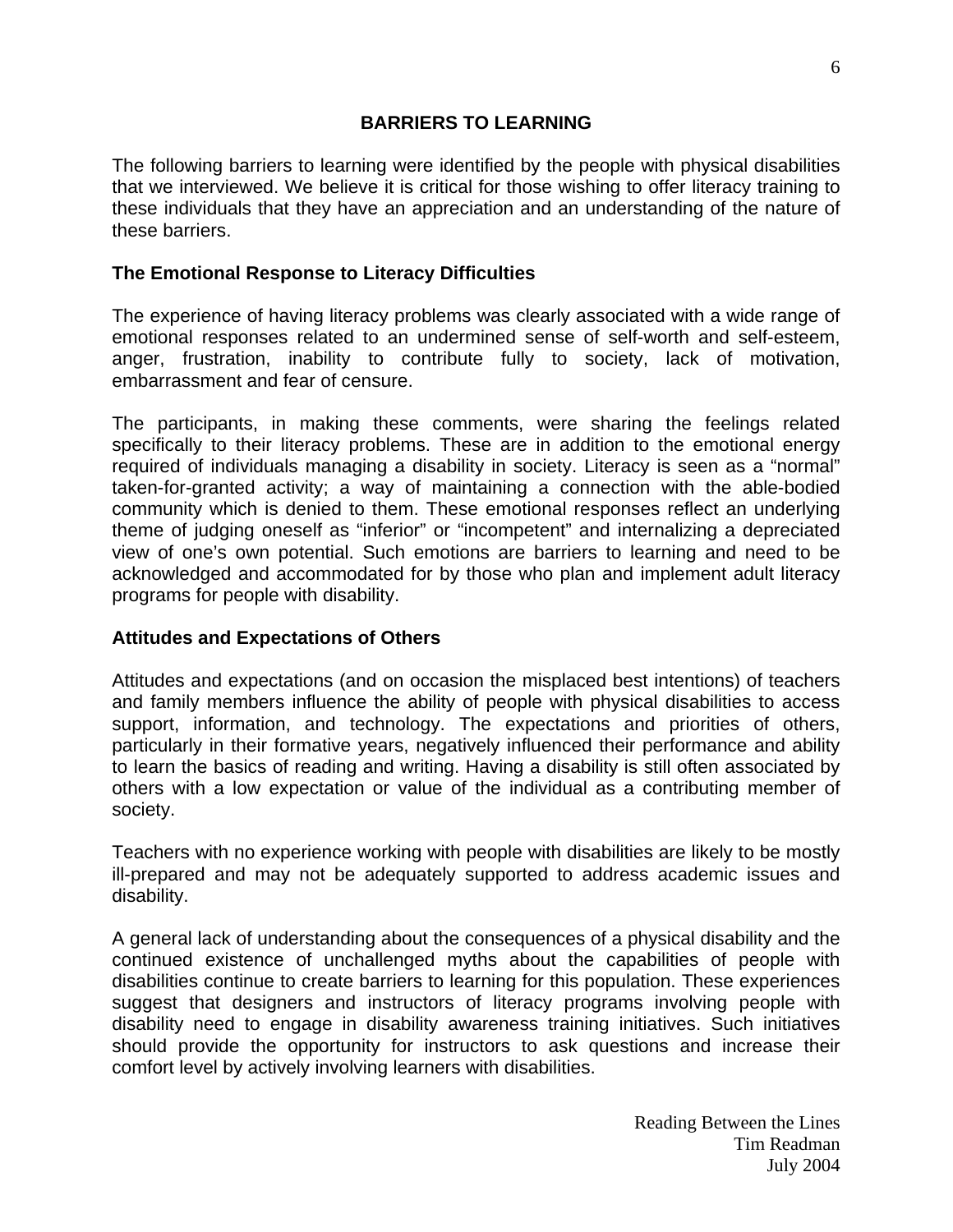#### <span id="page-6-0"></span>**Negative Experience of School**

Many of the people we interviewed spoke of negative experiences at elementary and high school. These experiences focused primarily on their perception that they did not fit into the existing education system and no real attempts were made to accommodate their special needs.

Twenty of the participants (i.e. 77%) in our research project are over 30 years of age, and as such their experiences and perceptions of the school system may not reflect the current situation. While younger people with disabilities may have an improved and more positive experience of the school system, those experiences shared by the predominantly older participants in our study provide valuable information for adult literacy program developers. It is this group of learners who may choose to upgrade their literacy skills. Negative experiences of this nature may present significant barriers to learning for this age group which must be acknowledged by planners and instructors.

#### **Physical barriers**

Difficulties caused by physical problems resulting from physical disability, such as, poor coordination, difficulty holding/manipulating a pen or a book, spasticity, and being unable to read small print, need to be addressed when attempting to provide literacy training to this population.

## **RECOMMENDATIONS AND USEFUL STRATEGIES**

#### **Awareness**

Effective strategies are needed to get the message across that literacy programs are available to this population. Individuals with physical disability need support in getting plugged into the system. Potential learners frequently do not realise that colleges do provide literacy programs which they can attend even though they have reading and writing difficulties. There is also a need to create awareness of disability-related issues amongst literacy practitioners.

#### **Assessment**

A thorough assessment of each individual learner at the start of any literacy program would allow those providing the service to be fully informed about the person's unique learning needs and to determine the exact nature of the person's literacy issues. It would also allow service providers to gauge the level of support and instructional level that the learner requires.

The following factors could be included in such an assessment:

• Literacy level (e.g. comprehension, reading, writing levels and abilities)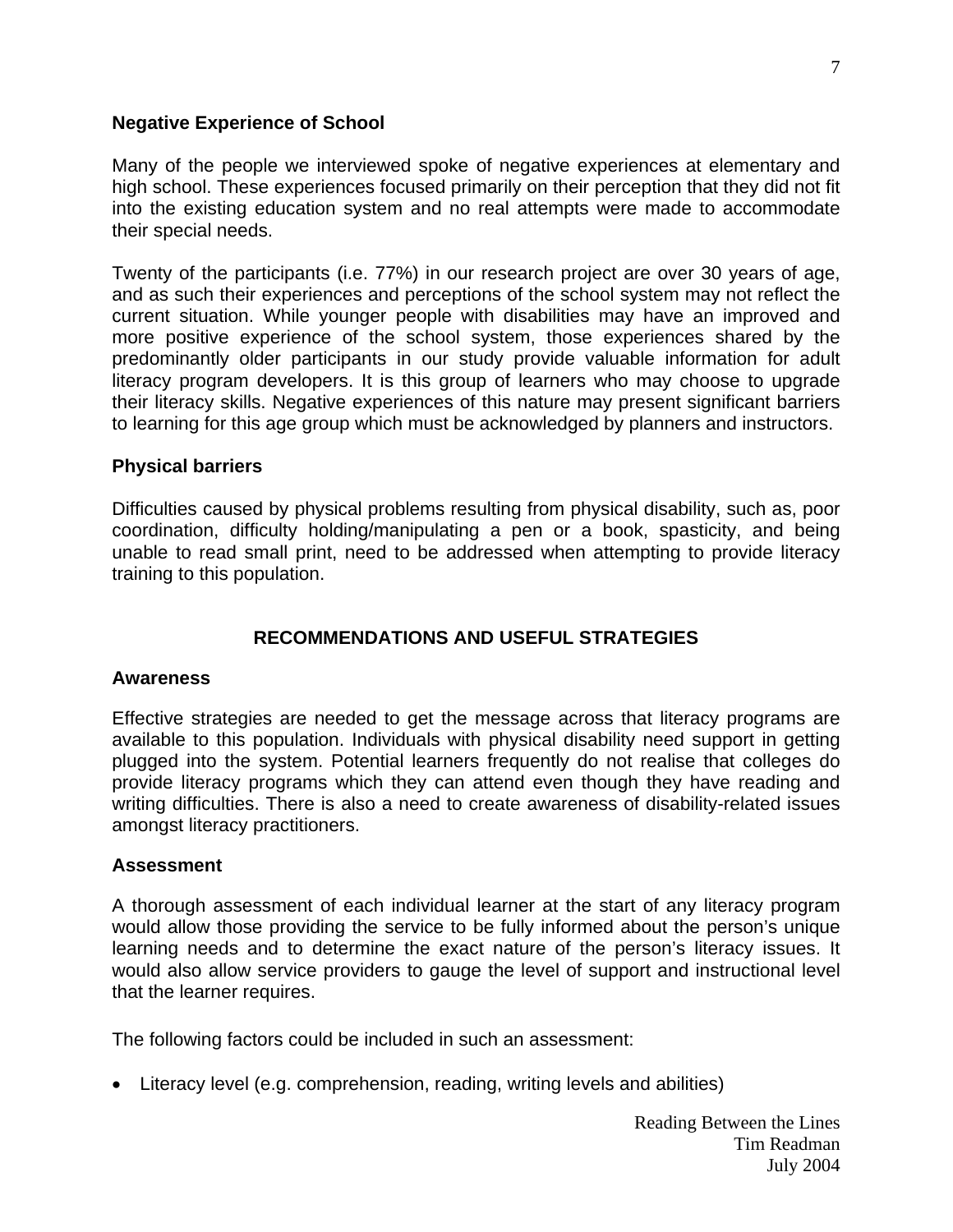- <span id="page-7-0"></span>• The learner's level of interest / motivation / own attitude
- Learning disability
- Cognitive difficulties (e.g. memory problems, attention deficit)
- Psychiatric problems
- Mobility and agility and whether mobility aids are needed
- Social factors
- Social and family circumstances support network, community involvement
- Financial circumstances
- Perceptual problems
- Sensory impairment need for sensory aids
- Insight (e.g. some participants do not recognise the extent of their literacy problems)
- Emotional state there are some powerful emotions, notably anger and frustration associated with literacy problems.

*Special Needs Assessment Procedures: A guide to ensure equal access to literacy programs for adults with disabilities* is a very useful resource. To order the paper edition, please contact: The Toronto District School Board, or visit [http://gear.torque.net/~bpd/dev/snap/.](http://gear.torque.net/~bpd/dev/snap) 

#### **Evaluation**

It is advisable to incorporate both formative and summative evaluations in the programs being planned, and ensure that the learner's feedback is systematically utilized and enacted. Formative evaluations provide information to improve an educational product or process. Summative evaluations provide short-term effectiveness or long-term impact information to decide whether or not to adopt an educational product or process.

#### **Principles of Adult Education**

In order for learners to improve their literacy skills, the service provider must be knowledgeable of these principles and innovatively incorporate them in facilitating learning.

#### • **Pacing**

In order to address the different learning needs and styles of the adult learner, it is critical that the learning takes place at a pace and in a manner that suits the learner. People with physical disabilities often comment that information is presented in a manner that is too fast for them to comprehend or in a way that they find inaccessible due to complicating factors such as sensory impairment. It is also crucial that the person's learning style is understood and addressed (e.g. some people learn better from visual information, others from auditory instruction).

#### • **Autonomy and Self-direction**

8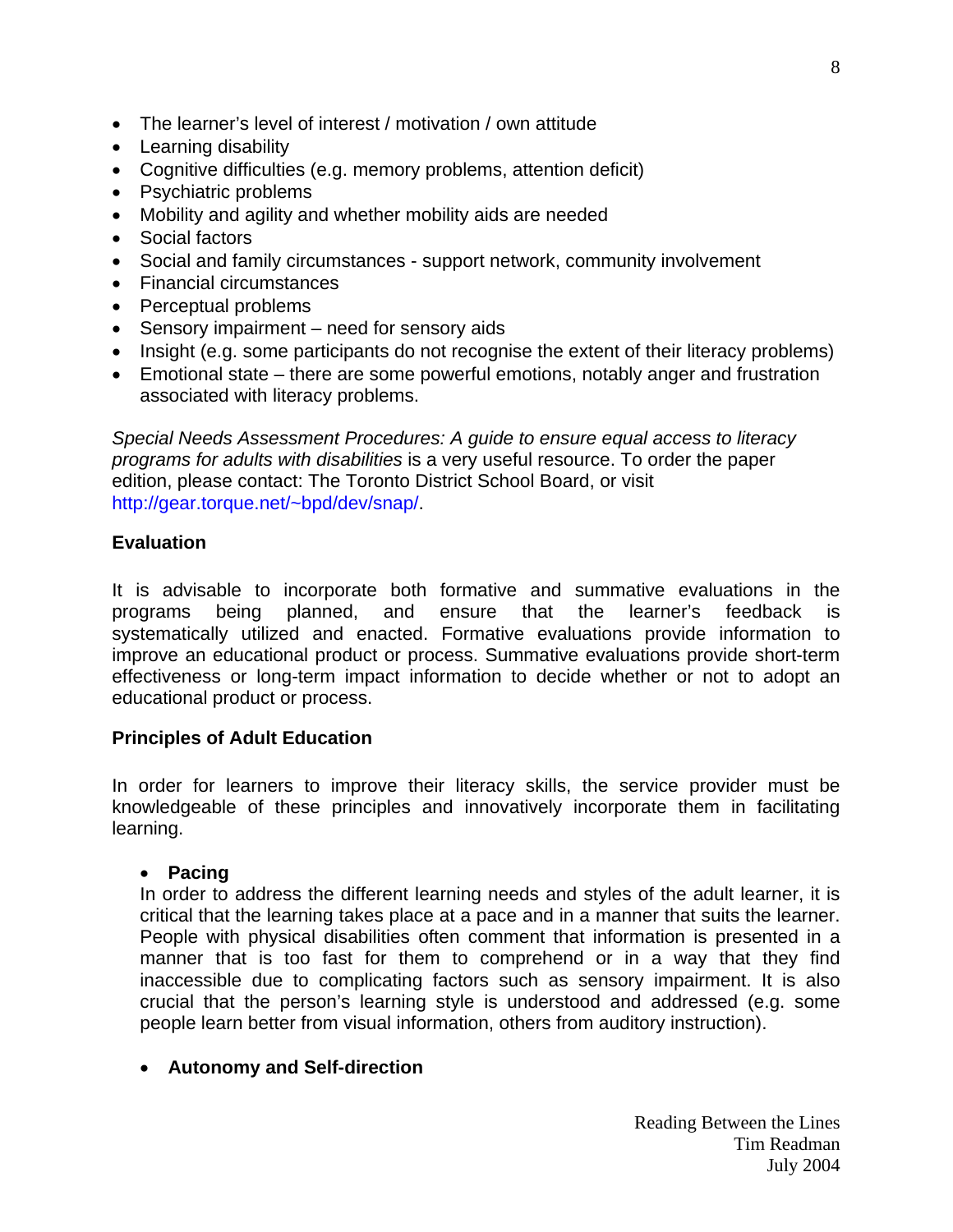<span id="page-8-0"></span>Learners need to be free to direct themselves. Instructors must actively involve them in the learning process and serve as facilitators for them. Specifically, instructors must get the participants' perspectives about what topics to cover and let them work on projects that reflect their interests. Instructors need to act as facilitators, guiding participants to their own knowledge, rather than supplying them with facts.

### • **Life Experience**

Learners have accumulated a foundation of life experience and knowledge that may include work-related activities, family responsibilities and previous education. They need to connect new learning to this existing knowledge and experience base. It is important that these adult experiences and capabilities are fully acknowledged.

#### • **Goal Orientation**

Instructors must clearly demonstrate to program participants how each part of the program has been designed to assist them to attain their personal goals.

#### • **Relevancy**

Learners need to understand the reason for learning something. Instructors need to collaboratively develop learning objectives with individual participants at the beginning of the course and be prepared to revise them as the course progresses. Such objectives used as a dynamic rather than static mechanism promotes relevancy of content and instruction and ensures accountability.

#### • **Practicality**

The adult learning literature suggests that adults are frequently motivated to learn by the desire to achieve a specific task or acquire a skill that has a practical function in their lives. Learners need not necessarily be interested in knowledge for its own sake. Instructors need to explicitly demonstrate how the topic being taught will be useful to the learners.

#### • **Respect**

Instructors must acknowledge the wealth of experience that adult participants bring to the classroom. Learners must be regarded as equal partners in the educational process and be encouraged to freely express their opinions in class, one-on-one sessions and at key points during the program. Learners should also be given the opportunity to provide feedback to the instructor and see this input acted upon in revising and modifying course content and instructional strategies.

#### • **Self-Esteem / Confidence**

Issues of self-esteem and confidence are deeply personal and sensitive, and as such, can cause people to become defensive and embarrassed. It is therefore imperative that instructors are aware of the potential learning barriers that these issues represent and act appropriately. Being disillusioned with the education system and demoralized by the lack of constructive support can potentially prevent individuals from accessing appropriate services and claiming their right to support and assistance. The attitude of others may result in low expectations, teasing and

Reading Between the Lines Tim Readman July 2004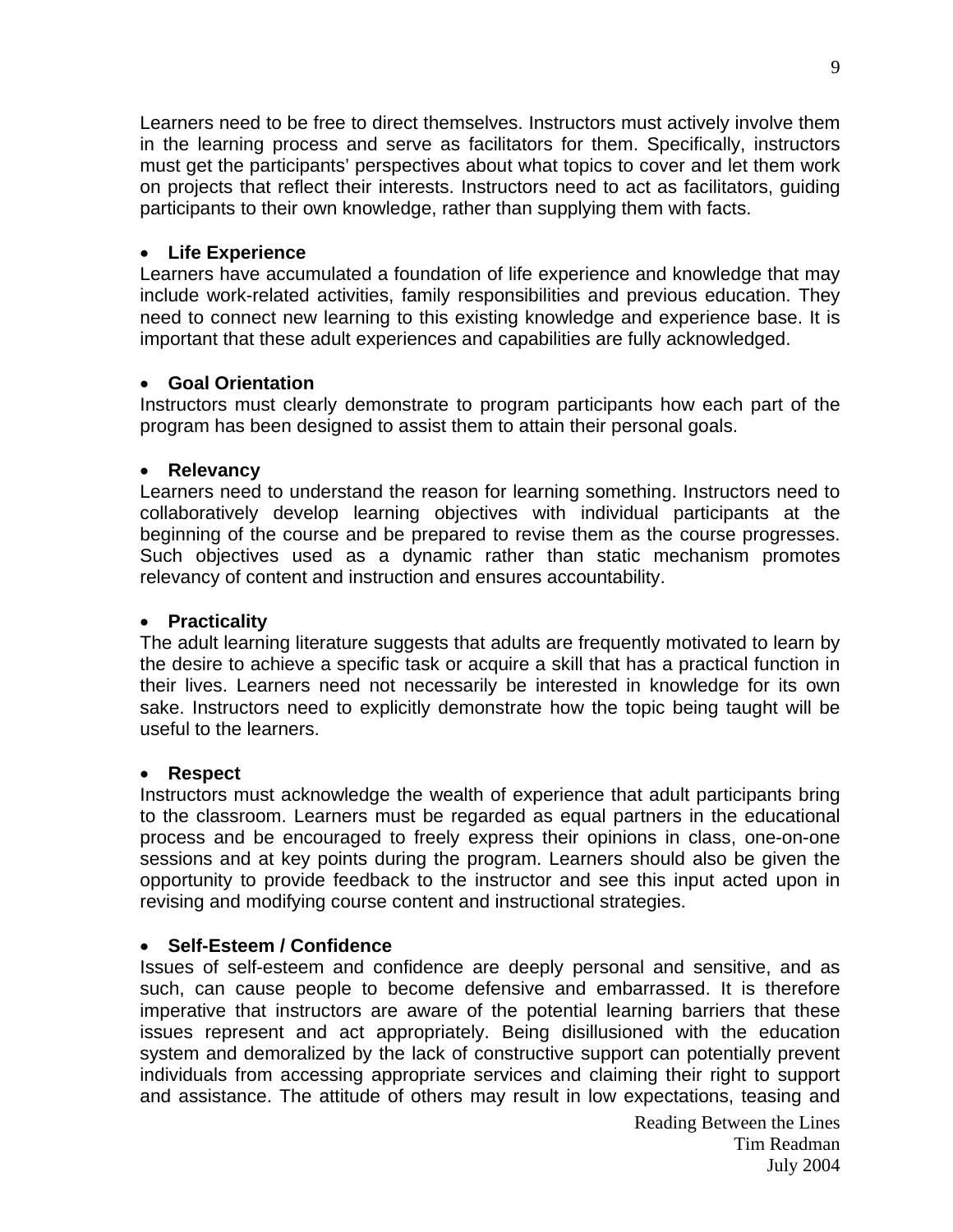<span id="page-9-0"></span>rejection. It is critical that instructors are sensitive to these issues and work to build confidence and promote self-esteem.

#### **Professional Development of Literacy Practitioners**

#### • **Previous Experience**

Previous experience, on the part of learners and instructors, of learning situations involving people with special needs represents a valuable resource. Accessing instructors that are knowledgeable about physical disabilities has been identified as beneficial for both learners and instructors involved in providing new programs.

#### • **Peer Instructors**

Hiring people with physical disabilities as instructors can assist in ensuring an understanding of the issues of living with a physical disability and how these might present barriers to learning. Peer instructors can also act as influential role models and assist with problem solving using their own experiences of living with a disability.

#### • **Need for Sensitivity Training**

Given the negative experiences articulated by many of the participants in this study, it is essential that the learning environment be equitable and inclusive. The quality and effectiveness of the learning relationship developed between the instructor and the learner are crucial in establishing the support and trust necessary to promote learning and encouragement.

#### • **Support for Literacy Practitioners/Instructors**

This is a difficult undertaking and it is important that those providing the service have access to appropriate support and constructive and systematic performance evaluation.

#### **Accommodation**

## • **Resources, Learning Materials and Technology**

Accessing and choosing effective resources, learning materials and technology to support individual learners is of central importance. Many of the participants in this study mentioned the value of having access to a computer and appropriate software. Assistive technology has the potential of assisting the learner to interface comfortably and productively with the computer.

## • **Approaches to Learning and Teaching techniques**

In order to make learning accessible, it will sometimes be necessary to creatively adapt teaching methods and media used in a more conventional educational environment (e.g. T.V., CD-ROM, DVD, Computer), and to develop instructional strategies specifically to meet individual needs.

#### • **Learning Styles**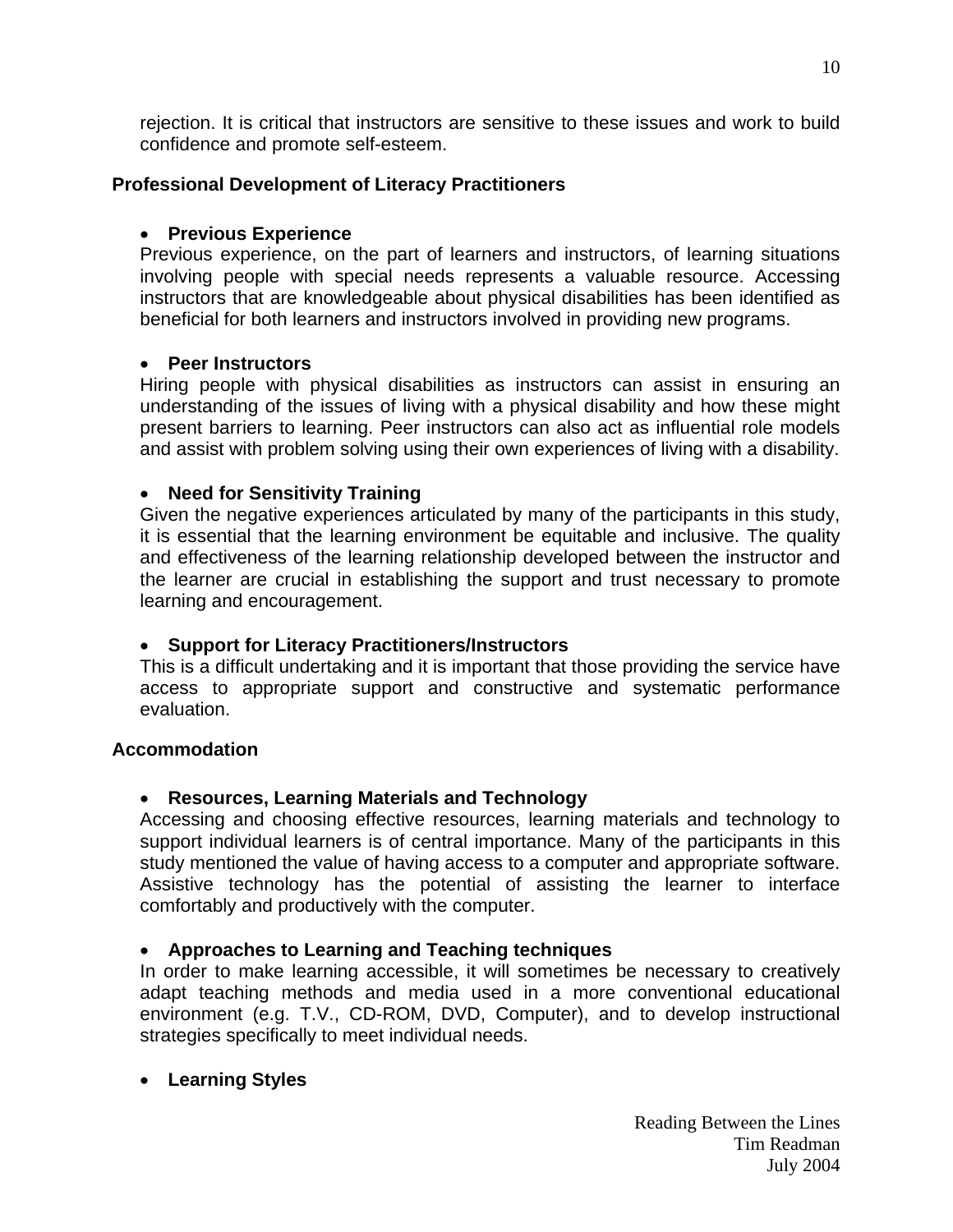<span id="page-10-0"></span>Participants in this study often had a clear idea of their learning styles and what instructional strategies best suited them (e.g. reading while listening to an audiotape or singing the text they were reading). There are a number of simple learning style inventories available free on the Internet that not only provide useful insights for both learner and instructor, but also form the basis for an early discussion about objectives and learner preferences and help set the stage for a collaborative relationship between learner and instructor.

(e.g.<http://www.glencoe.com/ps/peak/selfassess/learnstyle>)

#### • **Opportunity to Practice**

Having the time and space in which to practice skills in order to consolidate learning can be critical in assisting the learner to succeed.

#### • **The Learning Environment**

It is necessary to ensure that the learning environment facilitates learning rather than inhibiting it. This includes ensuring physical comfort, limiting distracters, balancing group and individual instruction according to the learners' needs and ensuring that all learning media are accessible to the learner.

#### • **Architectural Modifications**

There are many features of a building and the surrounding environment, such as stairs and narrow entrances, which can make access and egress difficult for a person with a physical disability. Care should be taken to locate literacy programs in buildings and locations which conform fully to accessibility standards and requirements and which facilitate full participation for all learners.

## **Funding**

A lack of adequate funding is clearly a barrier to the provision of literacy education and at the same time, it is a political issue as well. Given the well-established connection between limited literacy and poverty we recommend that funding is made available to assist learners with physical disabilities to take full advantage of available literacy programs. The provision of adequate and sustainable funding depends on the will and commitment of provincial and federal governments and continued lobbying by advocacy organizations and the able-bodied population.

#### **Transportation**

Many people with physical disabilities do not have their own vehicle and have problems accessing appropriate public transportation. Program developers in choosing a location need to also consider and investigate the availability of transportation and parking options for people with physical disabilities. We need to either assist the learner to get to the program or deliver the program to them in their home. This is especially important in small rural communities where there are fewer transportation options and suitable literacy programs are not as readily available.

> Reading Between the Lines Tim Readman July 2004